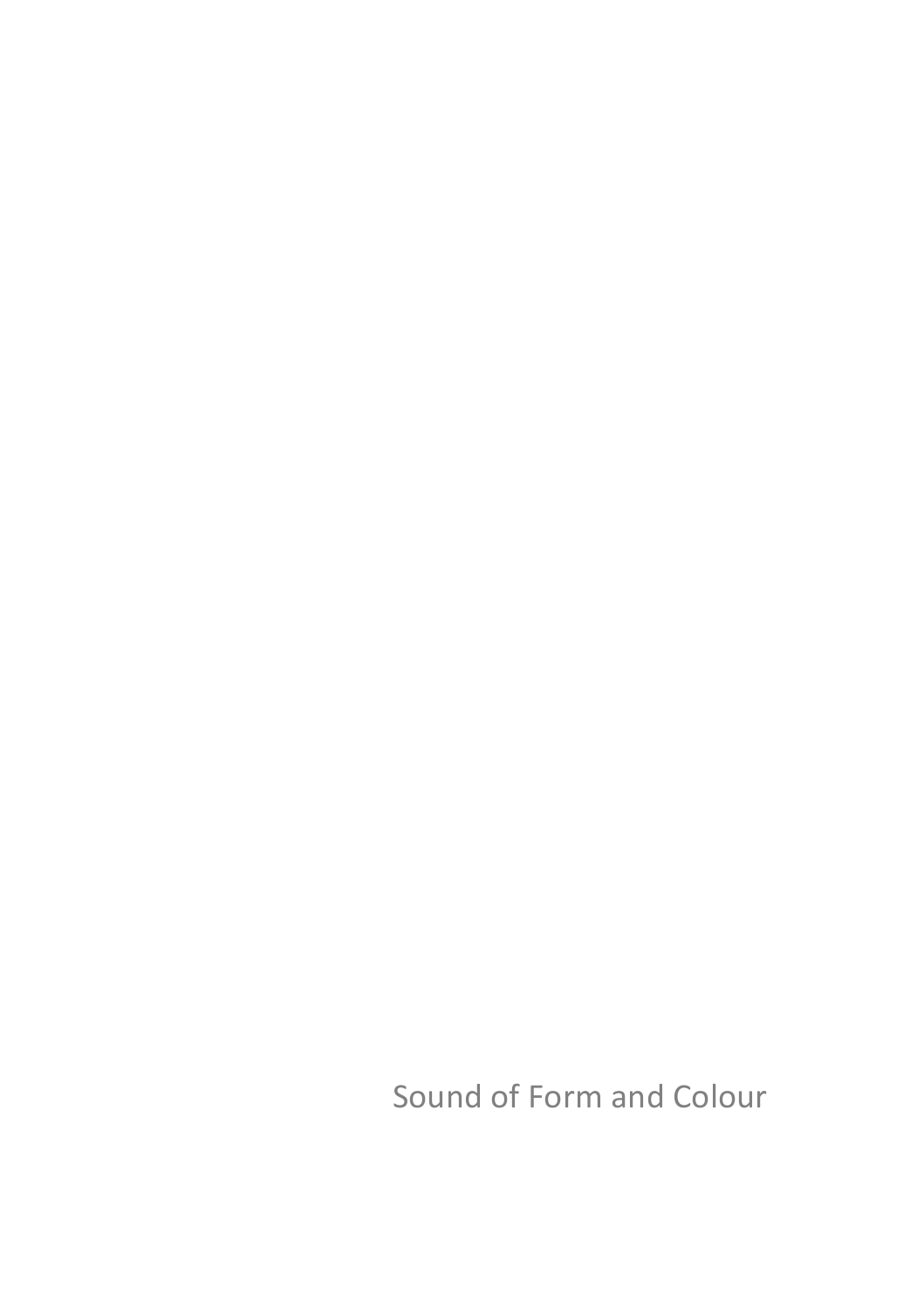What's the difference between a 'sound' and a 'noise'? Perhaps we attribute 'sounds' to certain *things* but are much more likely to ask "what's that noise"? if the source of what we can hear is a mystery. We might be likely, for instance, to remark on the pleasing, *sound* of a gentle wind in the trees but describe the traffic under our window as a source of *noise*. We might say then, that noise consists of sounds that are intrusive, unwanted, annoying, unpleasant or otherwise a nuisance.

Natural sounds can be loud of course; the roar of crashing waves or waterfalls, thunderclaps, howling winds, but it's within cities, where humans live closely with other humans, that high levels of environmental noise are a growing problem. The buildings that we live in, shop in, socialise in are filled with more electrical equipment than we have had at any time in the past, most of which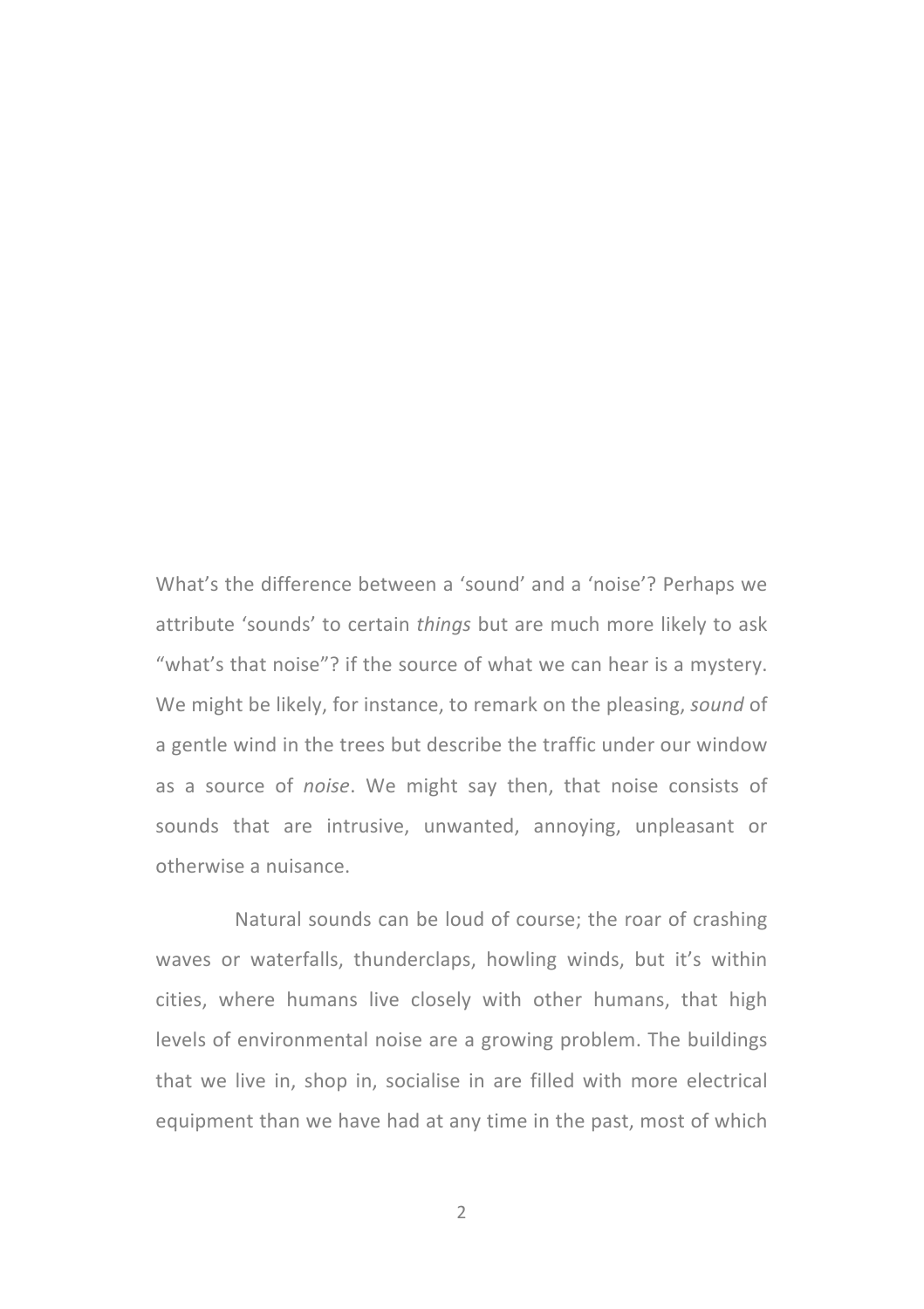creates some sort of sound. Music, televisions, radios, computer game effects can be loud but quieter sounds, specifically those at low frequencies, are now also recognised as a growing environmental noise problem especially in poorly insulated buildings. These sounds are often to do with washing machines, central heating pumps, fridges, or fans; the sounds then of things being washed, of things being kept warm or cold, or of the attempts to bring fresh air from outside, inside, the sounds in fact of the things that keep us going. Recently just such a sound phenomenon could be heard at night in the normally quiet bedroom of our home, resonating around the recess where the bed is located. Perhaps the distant ventilation fan of an internal kitchen or bathroom we thought, but as it continued over the course of several nights, which turned into weeks, it became evident that something else was the cause.

Sound waves as they travel, disturb the air particles that they move through, causing them to vibrate. The frequency of a sound is the number of complete back and forth movements of an air particle per unit of time: 1 Hertz is equal to 1 vibration per second. Low frequency sounds typically sit within the range of around 10 to 200 Hz; 10 to 200 vibrations of the air per second. As a result of it's low frequency, the sound that we could hear was low, deep and pulsing. It's a trait of humans that they naturally attempt to associate heard sounds with objects or at least causes; I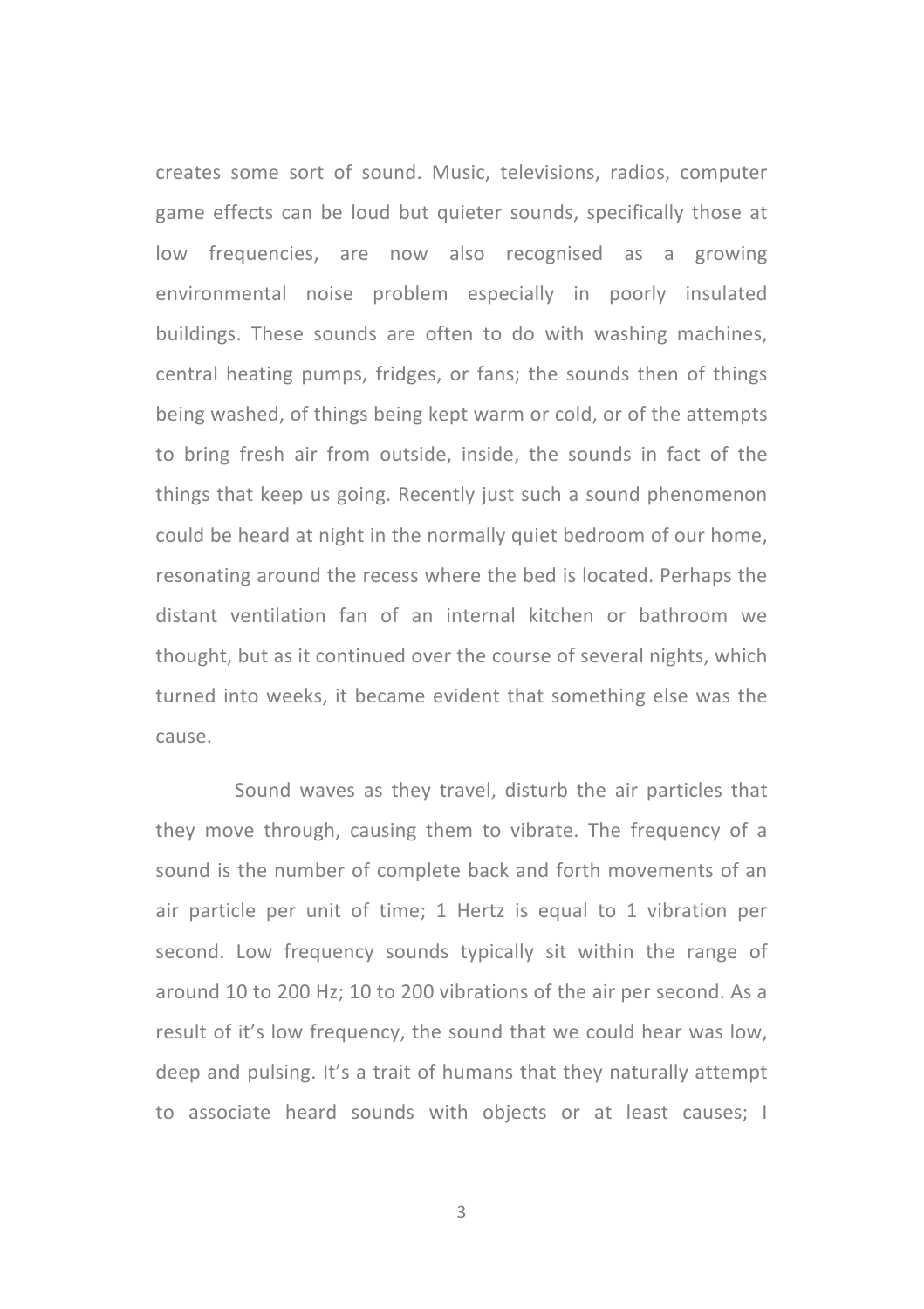remember reading somewhere that we never hear a noise of indeterminate origin which we do not nevertheless name; that sounds are always 'clunks', 'taps', 'bangs', 'knocks' 'booms', 'rustles', 'pulses'. The sound that we could hear seemed to throb, it was easy to make the association with something rotating, and thus the mental picture 'fan' became a central focus of our investigations.

Low frequency sounds often sit at levels just on the threshold of human hearing and they can be carried over large distances, both of which can make them remarkably difficult to measure or trace. This sound was virtually inaudible during the day. In the quiet of night however, it assumed a much more dominant presence. We prowled the flat in the dark, pressing our ears to the walls, finding the noise present in other spaces that we had never before paid attention to at night.... *it's here too; there as well; but not here; quieter over there.*

Of course, sound can travel through other mediums besides air and it was very difficult to tell whether what could be heard was *airborne* sound – noise being carried from somewhere else on the air *through* the walls or floors, or *transmitted* sound – noise that is being carried as a vibration into the structure of a building. This happens when the source of the sound is touching something; a wall, a floor, ducting or a beam and can also be difficult to identify.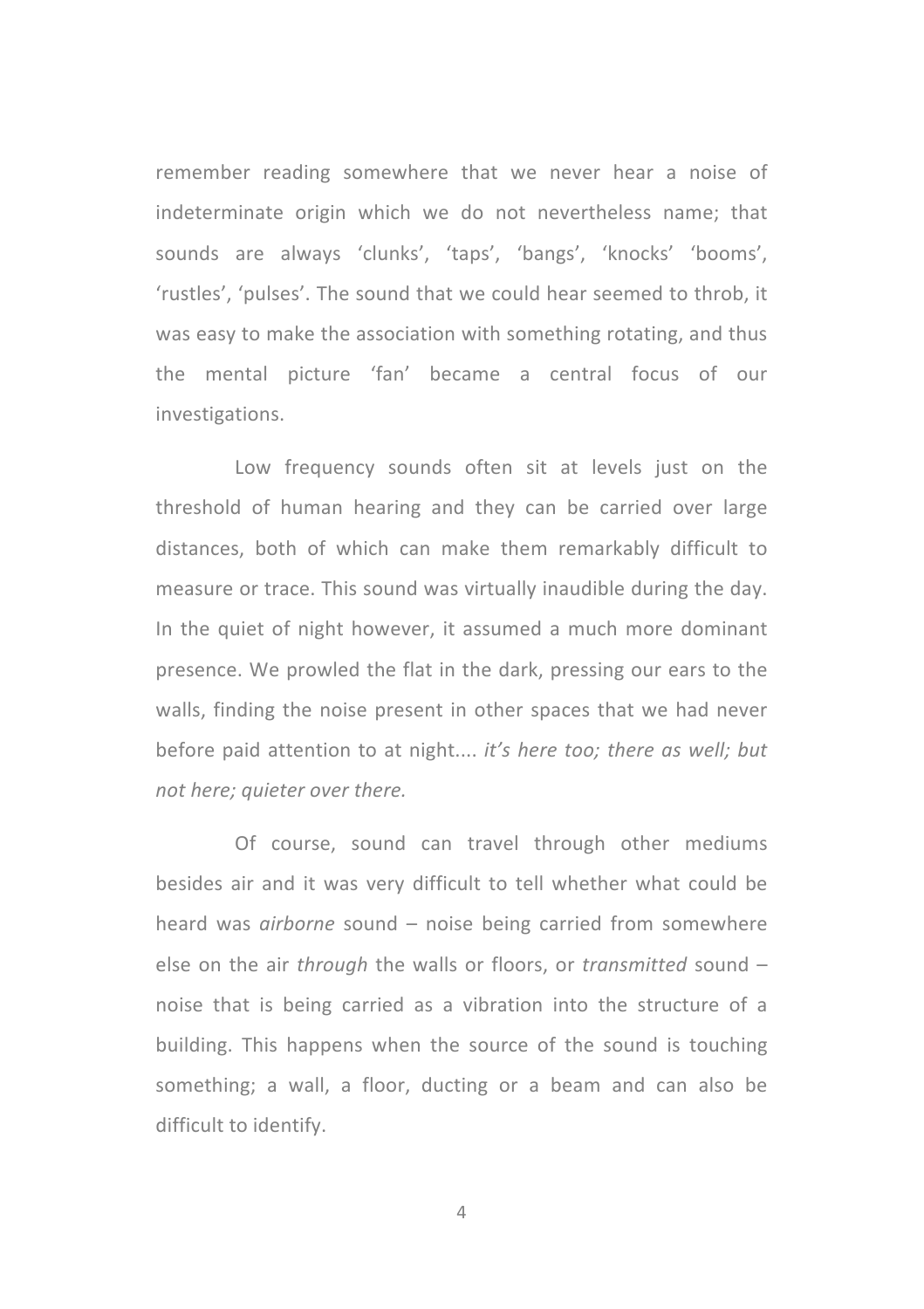This sound could be heard from the front of our flat, right through to the back, close to the most easterly walls which interconnect. However, the loudest part of this phenomenon was less in the wall itself, when I placed my ear against it, but more at specific points around the room of varying heights and positions around the space and in some places, it couldn't be heard at all.... *it's* here too; there as well; but not here; quieter over there. This seemed to lend the sound a physical 3 dimensional form floating in space within the room. I could crouch underneath it in silence, then slowly raise my head until, at about two feet above the floor, it became audible again. In some parts of the room just by turning ones head slightly from side to side the sound could be experienced as loud, diminished or cut completely. A spot of particular intrigue was just in front of a wall that would once have held a fireplace where nothing could be heard below a height of about four feet. I now know that these quiet spots are known as 'nodes' and the louder parts 'anti-nodes' and that they are the result of the way that sound waves of certain frequencies of vibration behave within the architectural shape of a space in which a sound is experienced. As these waves are reflected off walls and back into the path of the next oncoming set of waves a standing wave pattern is set up...as if parts of the medium, in this case, air, are not vibrating but standing still; and these points are experienced as silent.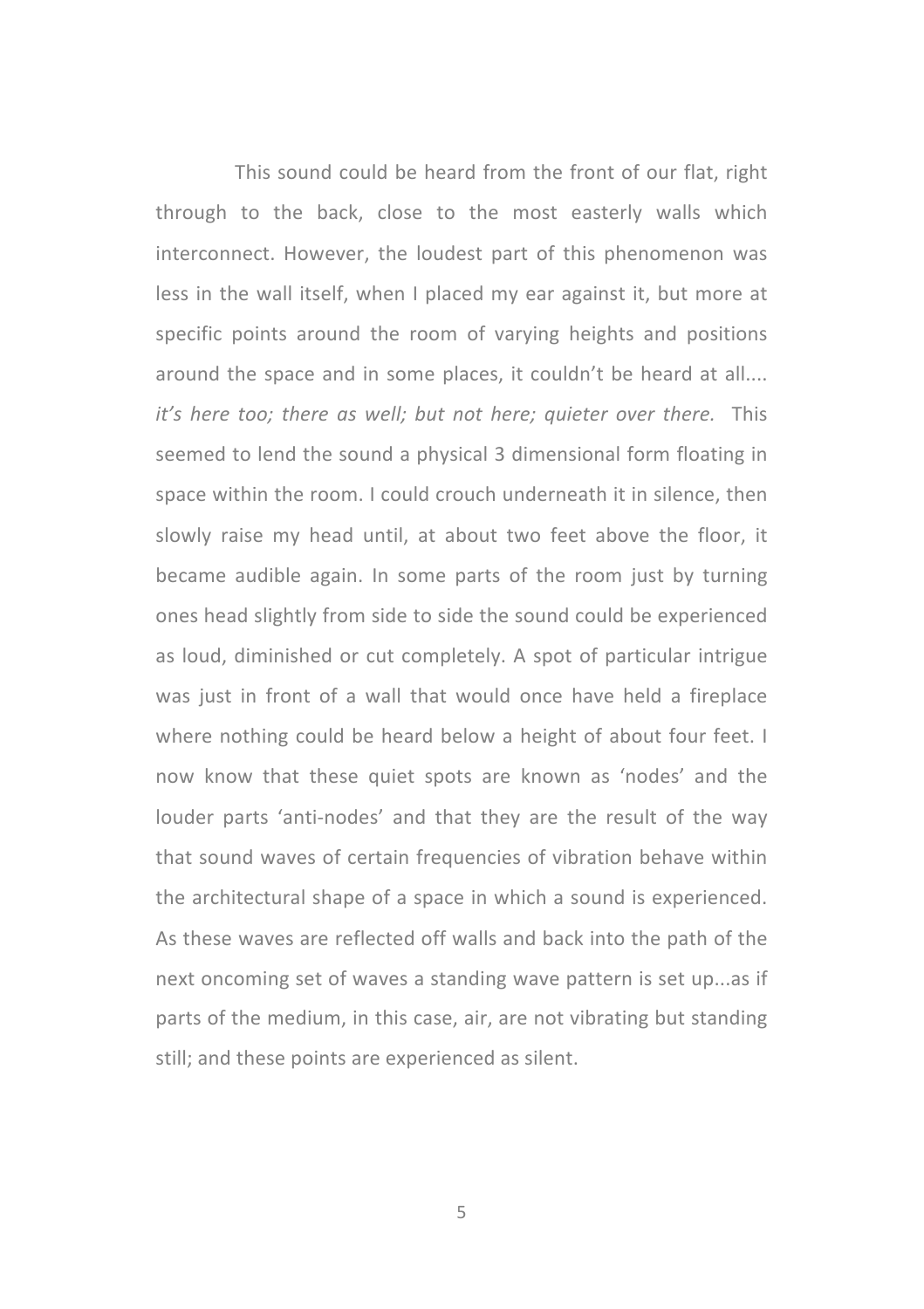What we could hear turned out to be a mix of both airborne and transmitted sound and had its origins in a fridge, quite a large one, located in the shop beneath our flat. Unexpectedly, and for no apparent reason, the fridge had begun to operate at a frequency that was carried up into our walls by some means that we have never really got to the bottom of. It could have been that a part of the fridge was just touching a piece of panelling, which was screwed in to the wall, which was attached to the ceiling, which was attached to our floor and in turn to our walls, where it exited that medium and crossed into the air of our room to bring about what met our ears.

It's strange how different an experience of the same sound can be depending on whether or not it's source can be seen or identified. An unidentified sound can cause anxiety as the mind repeatedly returns to the task of trying to attach a mental picture to it. If the sound is thought to be the gentle wind in the trees mentioned earlier, the effect may be one of pleasure but if it later proves that the cause is in fact the roar of traffic on a distant road, then responses to it will change. For a while, we felt relieved when the identity of our fridge tormentor was revealed. But there is also a difference in the way sounds are received between day and night too and this is not just to do with their masking by the background noise of day time. A fuller experience of a sound is to be gained by excluding visual stimuli. There is a philosopher who talks of closing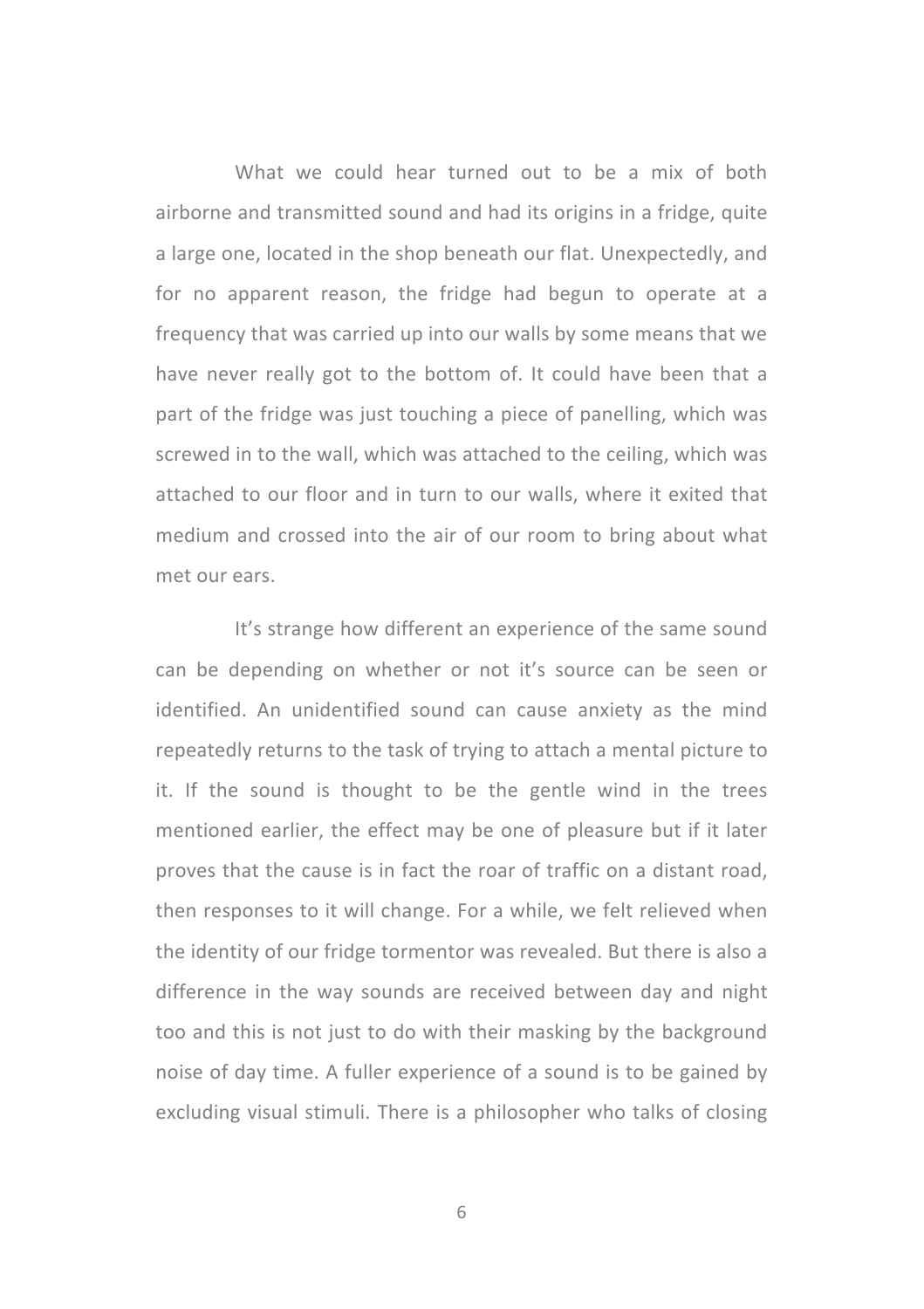his eyes in the concert hall while he is listening to the music and on opening them again finds that the visible space seems cramped compared to his experience moments previously. Our resonant companion seemed to induce just the opposite sensation; as other sounds fell away to leave just us and it in the darkness, the sound at times seemed almost overwhelming, like a great weight pressing in our heads and on our chests. Lying there in the dark, it was like being submerged, stifled and yet this effect seemed to shrink back dramatically at the instant of switching on the bedside lamp. We realised that all of our attempts to identify the noise in the early stages of its occurrence had taken place in the dark *because* we *could hear it better that way*. 

Our noise nuisance turned out to have a specific cause, but there are groups of people worldwide who complain that low frequency noise from mostly unidentified sources is having a detrimental effect on their lives through sleep disruption and related stress. Where such sounds cannot be properly measured or traced they are often attributed to what is known under the collective term as the 'hum' a worldwide sound phenomenon of unknown origin experienced by relatively small numbers of people over the last 40 years, although it's thought that there may be more incidences that go unreported. Sometimes sufferers of low frequency noise disturbance, whether traceable or not, report that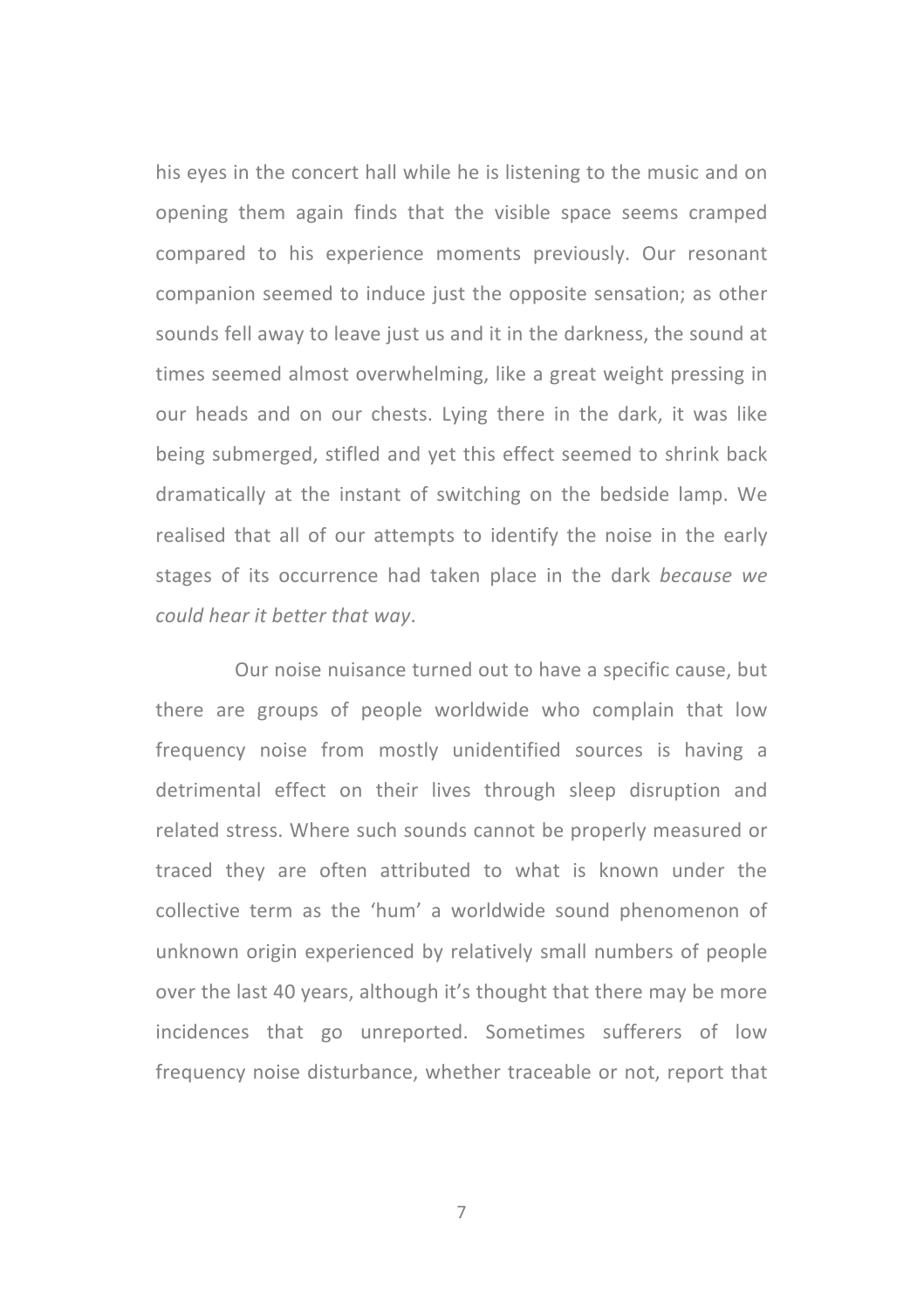physical sensations such as pressure in the head, ears or chest also accompany the experience of the sound.

If you think about it, this is hardly surprising considering how physical the act of hearing actually is. Everything in our world vibrates; we live in these vibrations of high and low air pressure, some of which are audible to us as sound waves. Our eardrums pick up these pressure changes and vibrate at the same frequency as the sensed sound. This energy is transferred to the tiny bones, or ossicles, of the middle ear; the hammer, the anvil, and the stirrup, that act like little levers to amplify the vibrations of the sound wave. The transmitted vibrations then enter the fluid of the inner ear as a compression wave, moving around the cochlea; snail-shaped and lined with thousands of hair-like nerve cells. When their frequency equals that of the natural frequency of a particular nerve cell, the waves are converted by these cells into an electrical impulse, that is received by the brain as sound. Hearing then, is literally a physical engagement with environment. We dragged our mattress across the room to the floor, to sleep underneath the range of the intrusion. 

You might imagine, without examining the matter too much, that the sound of the rhythmic swell of the ocean, the rolling in and out of waves, would have calming effect on most listeners. However, I have learned that some people are more easily comforted by the sounds of fans or fridges, or indeed washing